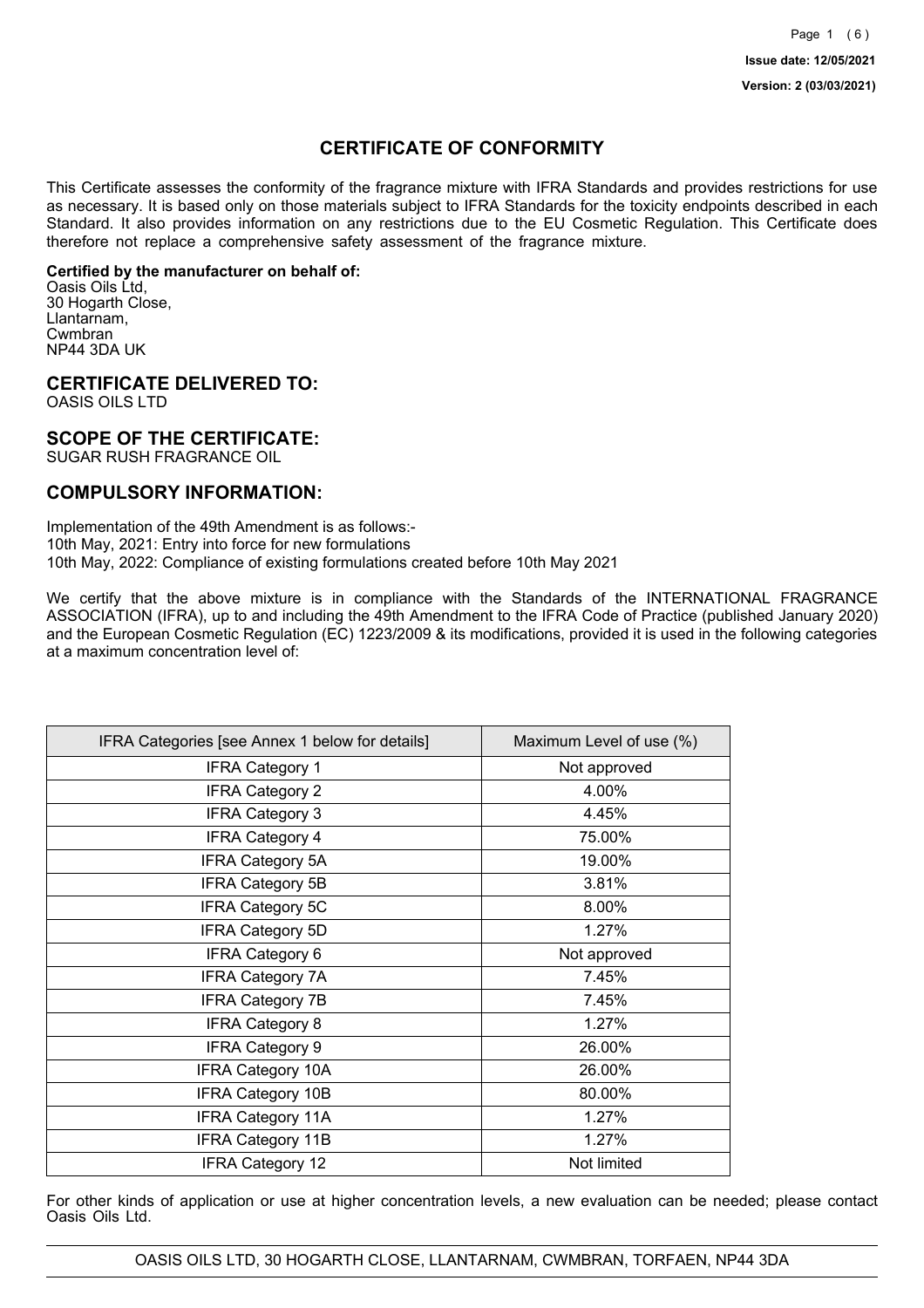## **EU COSMETIC INFORMATION:**

We certify that the above mixture is in compliance with the EU Cosmetic Regulation 1223/2009 and its amendments, provided it is used in the following applications at a maximum concentration level of:

| <b>Cosmetic Application</b>      | Maximum Level of use (%) |
|----------------------------------|--------------------------|
| Fine Fragrance                   | Not limited              |
| Eau de Toilette                  | Not limited              |
| Fragrancing cream                | Not limited              |
| Rinse off cosmetic products      | Not limited              |
| Other leave-on cosmetic products | Not limited              |
| Oral products                    | Not limited              |

Regulatory Affairs Department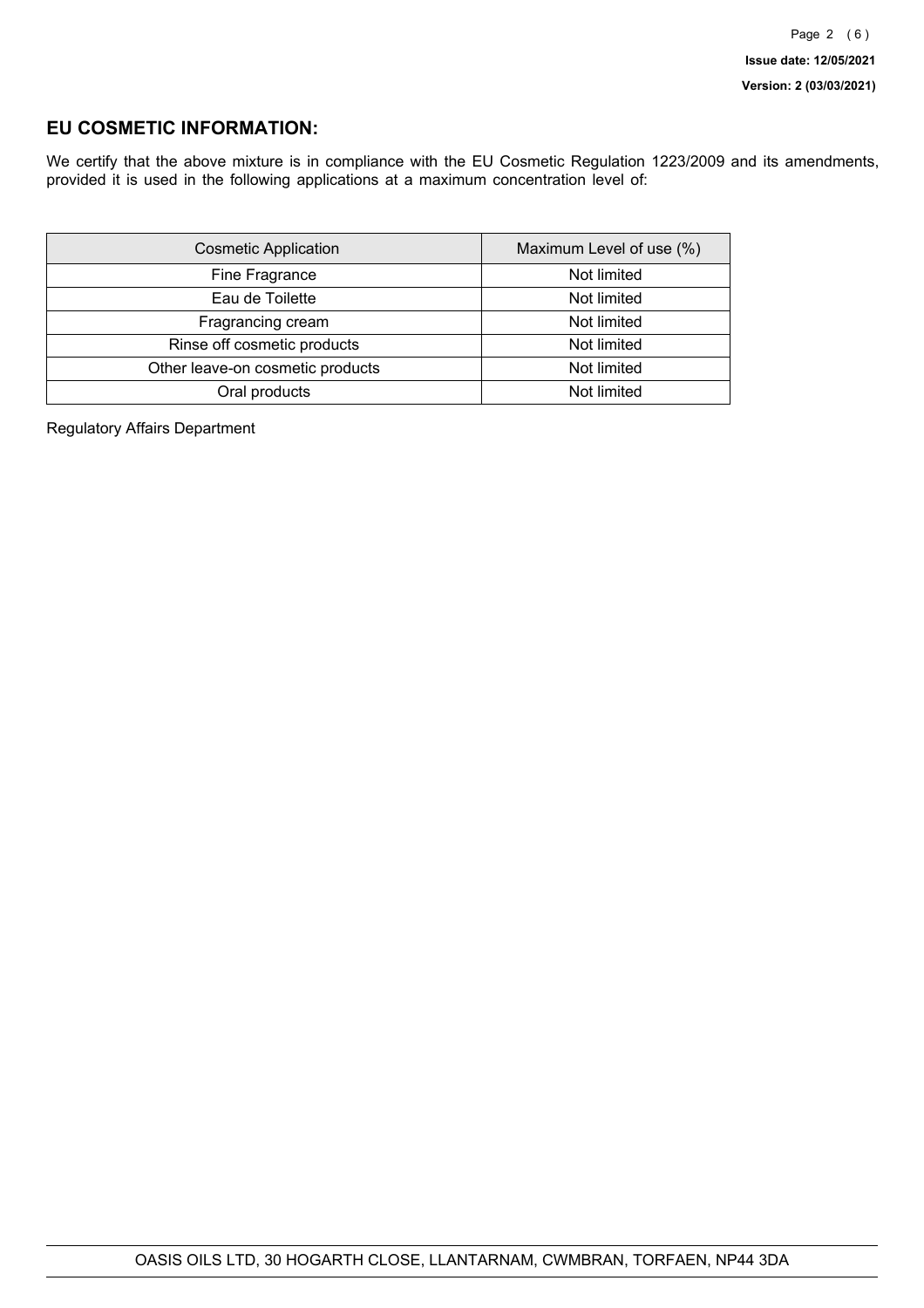### **ANNEX 1**

Below is an extract of information provided by IFRA in relation to types of application present in each IFRA Category. Additional information about IFRA Categories can be found in the Guidance to IFRA Standards, issued by IFRA.

| <b>IFRA Category</b>     | Product Type                                                                                                                                                                                                                                                                                                                                                                                                                                                                                                                                                                                                                                                                                                                                                                                                                                                                                                                                 |
|--------------------------|----------------------------------------------------------------------------------------------------------------------------------------------------------------------------------------------------------------------------------------------------------------------------------------------------------------------------------------------------------------------------------------------------------------------------------------------------------------------------------------------------------------------------------------------------------------------------------------------------------------------------------------------------------------------------------------------------------------------------------------------------------------------------------------------------------------------------------------------------------------------------------------------------------------------------------------------|
| <b>IFRA Category 1</b>   | Products applied to the lips: Lip products e.g. lipstick, lip balm; Childrens toys                                                                                                                                                                                                                                                                                                                                                                                                                                                                                                                                                                                                                                                                                                                                                                                                                                                           |
| <b>IFRA Category 2</b>   | Products applied to the axillae: Deodorant and antiperspirant products of all types; Body sprays/mists                                                                                                                                                                                                                                                                                                                                                                                                                                                                                                                                                                                                                                                                                                                                                                                                                                       |
| IFRA Category 3          | Products applied to the face/body using fingertips: Eye products e.g. eye make-up, eye moisturizer; Facial<br>make-up; Make-up remover; Nose pore strips; Wipes for face, neck, hands, body; Facial masks; Body<br>and face paint                                                                                                                                                                                                                                                                                                                                                                                                                                                                                                                                                                                                                                                                                                            |
| <b>IFRA Category 4</b>   | Products related to fine fragrance: Hydroalcoholic and non-hydroalcoholic fine fragrance of all types e.g.<br>Eau de Toilette, Parfum, Cologne, solid perfume, fragrancing cream, aftershaves of all types; Ingredients<br>of perfume and fragrance mixtures for cosmetic kits; Scent pads; Scent strips                                                                                                                                                                                                                                                                                                                                                                                                                                                                                                                                                                                                                                     |
| <b>IFRA Category 5A</b>  | Body lotion products applied to the body using the hands (palms), primarily leave on: Foot care products<br>e.g. creams, powders; Insect repellent for application to the skin; All powders and talc (excluding baby<br>powders and talc)                                                                                                                                                                                                                                                                                                                                                                                                                                                                                                                                                                                                                                                                                                    |
| IFRA Category 5B         | Face moisturizer products applied to the face using the hands (palms), primarily leave on: Facial toner;<br>Facial moisturizers and creams                                                                                                                                                                                                                                                                                                                                                                                                                                                                                                                                                                                                                                                                                                                                                                                                   |
| IFRA Category 5C         | Hand cream products applied to the hands using the hands (palms), primarily leave on: Hand cream; Nail<br>care products including cuticle creams; Hand sanitizers                                                                                                                                                                                                                                                                                                                                                                                                                                                                                                                                                                                                                                                                                                                                                                            |
| <b>IFRA Category 5D</b>  | Baby creams, baby oils and baby talc: Baby cream/lotion, baby oil, baby powders and talc                                                                                                                                                                                                                                                                                                                                                                                                                                                                                                                                                                                                                                                                                                                                                                                                                                                     |
| <b>IFRA Category 6</b>   | Products with oral and lip exposure: Toothpaste; Mouthwash, including breath sprays; Toothpowder,<br>strips, mouthwash tablets                                                                                                                                                                                                                                                                                                                                                                                                                                                                                                                                                                                                                                                                                                                                                                                                               |
| <b>IFRA Category 7A</b>  | Rinse-off products applied to the hair with some hand contact: Hair permanent or other hair chemical<br>treatments (rinse-off) e.g. relaxers, including rinse-off hair dyes                                                                                                                                                                                                                                                                                                                                                                                                                                                                                                                                                                                                                                                                                                                                                                  |
| <b>IFRA Category 7B</b>  | Leave-on products applied to the hair with some hand contact: Hair sprays of all types e.g. pumps,<br>aerosol sprays; Hair styling aids non sprays e.g. mousse, leave- on conditioners; Hair permanent or other<br>hair chemical treatments (leave-on) e.g. relaxers, including leave-on hair dyes; Shampoo - Dry (waterless<br>shampoo); Hair deodorizer                                                                                                                                                                                                                                                                                                                                                                                                                                                                                                                                                                                    |
| <b>IFRA Category 8</b>   | Products with significant anogenital exposure: Intimate wipes; Tampons; Baby wipes; Toilet paper (wet)                                                                                                                                                                                                                                                                                                                                                                                                                                                                                                                                                                                                                                                                                                                                                                                                                                       |
| <b>IFRA Category 9</b>   | Products with body and hand exposure, primarily rinse off: Bar soap; Liquid soap; Shampoo of all type;<br>Conditioner (rinse-off); Body washes and shower gels of all types; Baby wash, bath, shampoo; Bath gels,<br>foams, mousses, salts, oils and other products added to bathwater; Cleanser for face (rinse-off); Shaving<br>creams of all types e.g. stick, gels, foams; All depilatories (including facial) and waxes for mechanical hair<br>removal; Foot care products (feet are placed in a bath for soaking); Shampoos for pets                                                                                                                                                                                                                                                                                                                                                                                                   |
| <b>IFRA Category 10A</b> | Household care excluding aerosol / spray products: Hand wash laundry detergent; Laundry pre-treatment<br>of all types e.g. paste, sprays, sticks; Machine laundry detergents with skin contact e.g. liquids, powders;<br>Fabric softeners of all types including fabric softener sheets; Ironing water; Hand dishwashing detergent;<br>Hard surface cleaners of all types e.g. bathroom, kitchen cleansers, furniture polish; Toilet seat wipes;<br>Household cleaning products, other types including fabric cleaners, carpet cleaners, furniture polishes<br>sprays and wipes, stain removers, treatment products for textiles e.g. starch sprays; Floor wax; Dry<br>cleaning kits; Fragranced oil for lamp ring, reed diffusers, pot-pourri, liquid refills for air fresheners (non-<br>cartridge systems), etc.                                                                                                                          |
| <b>IFRA Category 10B</b> | Household aerosol/spray products: Animal sprays applied to animals; Air freshener sprays, manual,<br>including aerosol and pump; Aerosol/spray insecticides                                                                                                                                                                                                                                                                                                                                                                                                                                                                                                                                                                                                                                                                                                                                                                                  |
| <b>IFRA Category 11A</b> | Products with intended skin contact but minimal transfer of fragrance to skin from inert substrate without<br>UV exposure: Feminine hygiene conventional pads, liners, interlabial pads; Diapers (baby and adult);<br>Adult incontinence pant, pad; Toilet paper (dry)                                                                                                                                                                                                                                                                                                                                                                                                                                                                                                                                                                                                                                                                       |
| <b>IFRA Category 11B</b> | Products with intended skin contact but minimal transfer of fragrance to skin from inert substrate with<br>potential UV exposure: Tights with moisturizers; Scented socks, gloves; Facial tissues (dry tissues);<br>Napkins; Paper towels; Wheat bags; Facial masks (paper/protective) e.g. surgical masks not used as<br>medical device; Fertilizers, solid (pellet or powder)                                                                                                                                                                                                                                                                                                                                                                                                                                                                                                                                                              |
| <b>IFRA Category 12</b>  | Products not intended for direct skin contact, minimal or insignificant transfer to skin: Candles of all types;<br>Laundry detergents for machine wash with minimal skin contact (e.g. Liquid tabs, pods); Automated air<br>fresheners and fragrancing of all types e.g. concentrated aerosol with metered doses, plug-ins, electrical,<br>incense, liquid refills (cartridge); Air delivery systems; Cat litter; Cell phone cases; Deodorizers/maskers<br>not intended for skin contact e.g. fabric drying machine deodorizers, carpet powders; Fuels; Insecticides<br>e.g. mosquito coil, paper, electrical, for clothing, excluding aerosols/sprays; Joss sticks or incense sticks;<br>Dishwash detergent and deodorizers - for machine wash; Olfactive board games; Paints; Plastic articles<br>(excluding toys); Scratch and sniff; Scent pack; Scent delivery system (using dry air technology); Shoe<br>polishes; Rim blocks (Toilet) |

OASIS OILS LTD, 30 HOGARTH CLOSE, LLANTARNAM, CWMBRAN, TORFAEN, NP44 3DA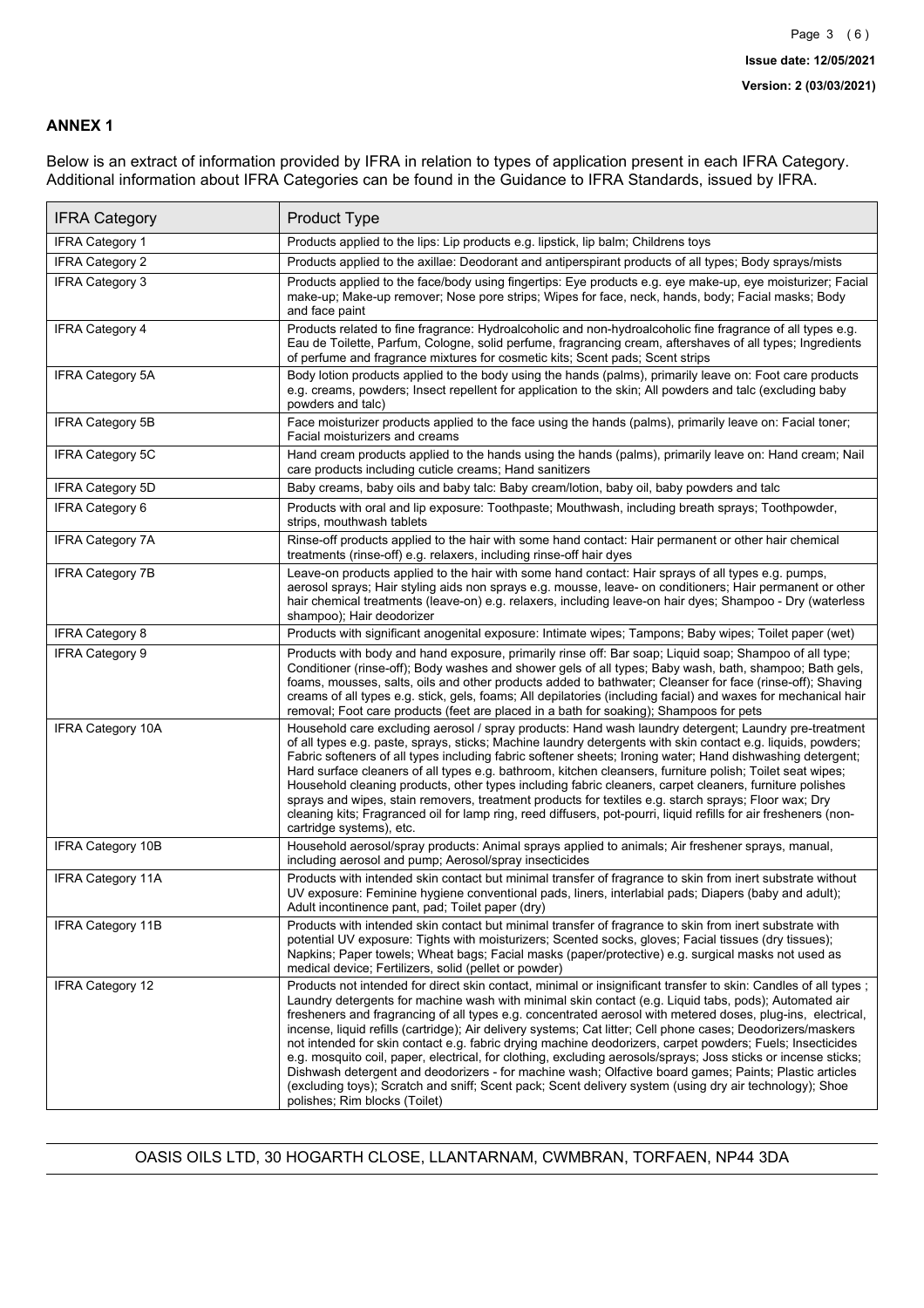# **IFRA CONFORMITY CERTIFICATE**

#### **Customer: OASIS OILS LTD**

#### **Product: SUGAR RUSH FRAGRANCE OIL**

We certify that the above item is in compliance with the Standards of the INTERNATIONAL FRAGRANCE ASSOCIATION (IFRA - 48th Amendment / published June 2015), provided it is used in the following classes at a maximum concentration level of:

| IFRA classes [see annex for detail] | Maximum level of use (%) |
|-------------------------------------|--------------------------|
| <b>IFRA Class 1 Limit</b>           | Not approved             |
| <b>IFRA Class 2 Limit</b>           | 6.5%                     |
| <b>IFRA Class 3.A Limit</b>         | 25%                      |
| <b>IFRA Class 3.B Limit</b>         | 25%                      |
| IFRA Class 3.C Limit                | 25%                      |
| <b>IFRA Class 3.D Limit</b>         | 25%                      |
| <b>IFRA Class 4.A Limit</b>         | 80%                      |
| <b>IFRA Class 4.B Limit</b>         | 80%                      |
| <b>IFRA Class 4.C Limit</b>         | 80%                      |
| <b>IFRA Class 4.D Limit</b>         | 80%                      |
| IFRA Class 5 Limit                  | 40%                      |
| <b>IFRA Class 6 Limit</b>           | Not approved             |
| <b>IFRA Class 7.A Limit</b>         | 15%                      |
| <b>IFRA Class 7.B Limit</b>         | 15%                      |
| <b>IFRA Class 8.A Limit</b>         | 17.85%                   |
| IFRA Class 8.B Limit                | 17.85%                   |
| IFRA Class 9.A Limit                | 44.64%                   |
| <b>IFRA Class 9.B Limit</b>         | 44.64%                   |
| IFRA Class 9.C Limit                | 44.64%                   |
| IFRA Class 10.A Limit               | 22.32%                   |
| IFRA Class 10.B Limit               | 22.32%                   |
| IFRA Class 11 Limit                 | 100%                     |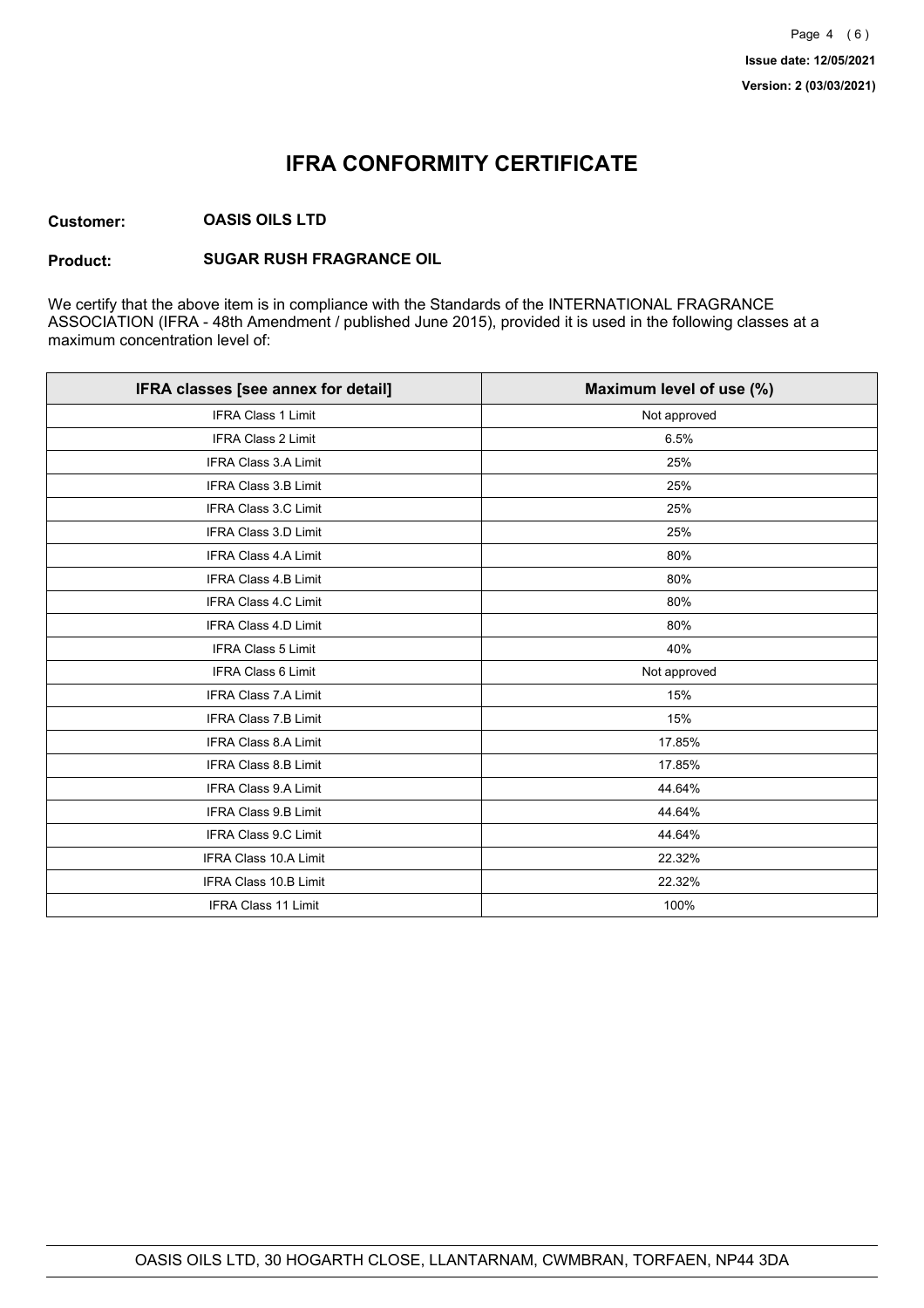# **IFRA CONFORMITY CERTIFICATE**

For other kinds of application or use at higher concentration levels, a new evaluation may be needed; please contact Oasis Oils Ltd.

The IFRA Standards regarding use restrictions are based on safety assessments by the Panel of Experts of the RESEARCH INSTITUTE FOR FRAGRANCE MATERIALS (RIFM) and are enforced by the IFRA Scientific Committee.

Evaluation of individual Fragrance ingredients is made according to the safety standards contained in the relevant section of the IFRA Code of Practice.

It is the ultimate responsibility of our customer to ensure the safety of the final product (containing this fragrance) by further testing if need be.

**Regulatory Affairs Department**